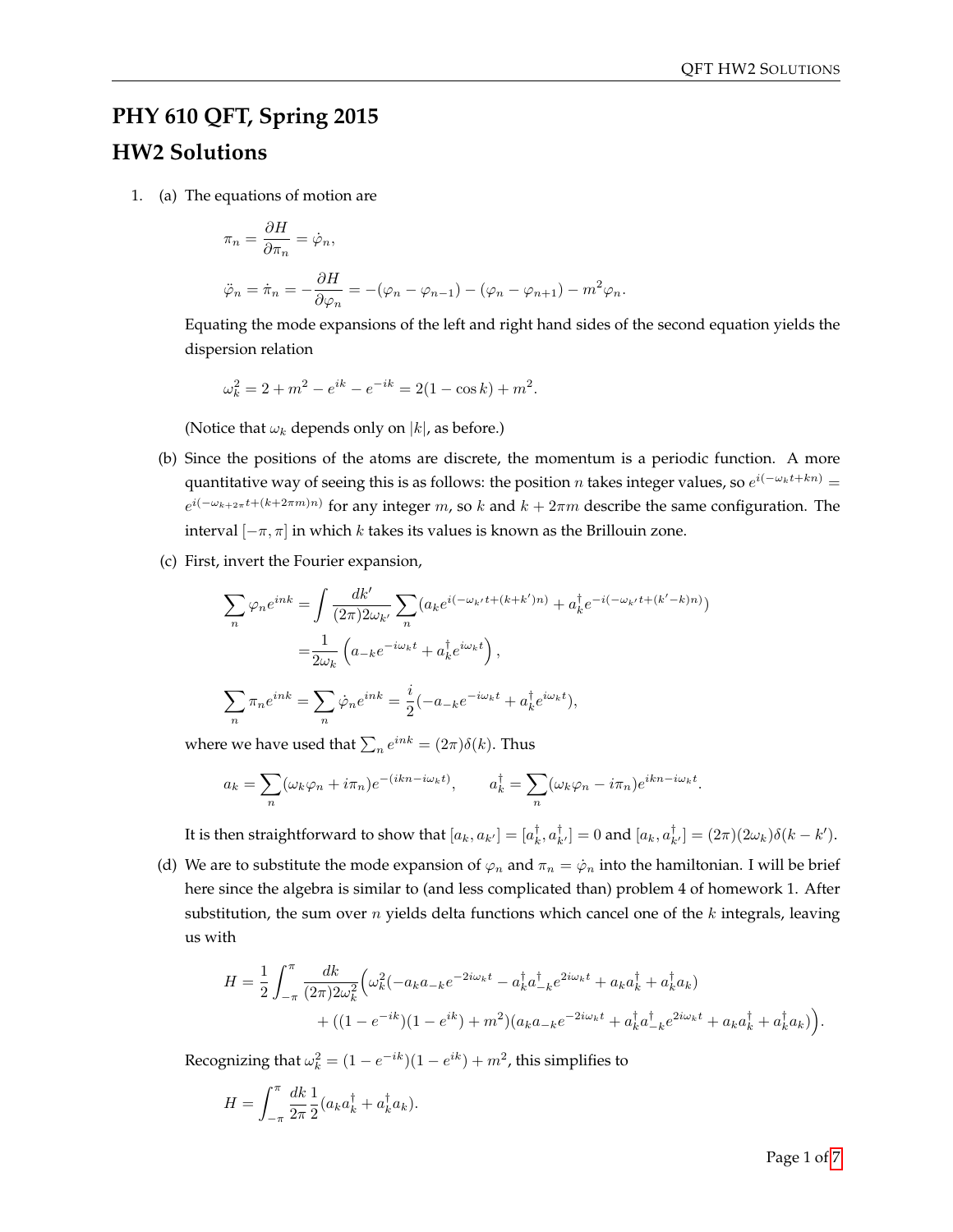Now, we normal order using the commutation relation in (c), to yield

$$
H = \int_{-\pi}^{\pi} \frac{dk}{2\pi} a_k^{\dagger} a_k + \Omega_0 V,
$$

where  $V = 2\pi\delta(0)$  is the "volume of space" (really, the number of particles in this case), and  $\Omega_0 = \int dk / 2\pi \omega_k$  is the zero point energy.

This is the hamiltonian of non-interacting free scalar fields.

(e) Restoring factors of  $a$ , the hamiltonian is

$$
H = \frac{1}{2} \sum_{n} \pi_n^2 + a^{-2} (\varphi_n - \varphi_{n-1})^2 + m^2 \varphi_n^2.
$$

In the continuum limit, this becomes (with  $x = na$ )

$$
H \to \frac{1}{2} \int \frac{dx}{a} \pi^2(x) + (\partial_x \varphi(x))^2 + m^2 \varphi^2(x),
$$

which is the hamiltonian of a free scalar field. Similarly, the dispersion relation

$$
\omega_k^2 = 2(1 - \cos(ka))a^{-2} + m^2 \to k^2 + m^2
$$

reproduces that of the free scalar in the small  $a$  limit. Note also that the Brillouin zone is  $[-\pi/a, \pi/a]$ , so in the continuum limit we recover that k is allowed to take any value.

2. We are to show that the Noether charge,

$$
Q = \int d^3x \, j^0(x) = \int d^3x \, \frac{\partial \mathcal{L}}{\partial(\partial_0 \varphi_a(x))} \delta \varphi_a(x) = \int d^3x \, \pi^a(x) \delta \varphi_a(x),
$$

generates the symmetry transformation,  $[Q, \varphi_a] = -i\delta\varphi_a$ . This is a straightforward calculation, using the canonical commutation relation  $[\varphi_a(x), \Pi^b(y)] = i \delta^b_a \delta^3(x-y)^1$  $[\varphi_a(x), \Pi^b(y)] = i \delta^b_a \delta^3(x-y)^1$ 

$$
[Q, \varphi_a(x)] = \int d^3y \left[ \Pi^b(y) \delta \varphi_b(y), \varphi_a(x) \right]
$$
  
= 
$$
\int d^3y \left( \pi^b(y) [\delta \varphi_b(y), \varphi_a(x)] + [\Pi^b(y), \varphi_a(x)] \delta \varphi_b(y) \right)
$$
  
= 
$$
-i \delta \varphi_a(x),
$$

where we have assumed that  $\delta\varphi_a$  is independent of  $\Pi^a$  in order to set the first term in the integrand to zero.

3. We are to verify that the Noether charge for translations,

$$
P^{\mu} = \int d^3x \ T^{0\mu}(x) = \int d^3x \ (-\Pi^a(x)\partial^{\mu}\varphi_a(x) + g^{0\mu}\mathcal{L}(x)),
$$

indeed generates infinitesimal translations  $[P^{\mu}, \varphi_a(x)] = i\partial^{\mu}\varphi_a(x)$ . For  $\mu \neq 0$ , the calculation proceeds exactly as in problem 2,

$$
[P^i, \varphi_a(x)] = \int d^3y \ -[\Pi^b(y), \varphi_a(x)]\partial^i\varphi_b(y) = i\partial^i\varphi_a(x).
$$

<span id="page-1-0"></span><sup>&</sup>lt;sup>1</sup>Strictly speaking, the canonical commutation relation holds only at equal times  $x^0 = y^0$ . However, because Q is a conserved charge, it is time independent, so we may choose  $y^0$  to be equal to  $x^0$  in the following calculation.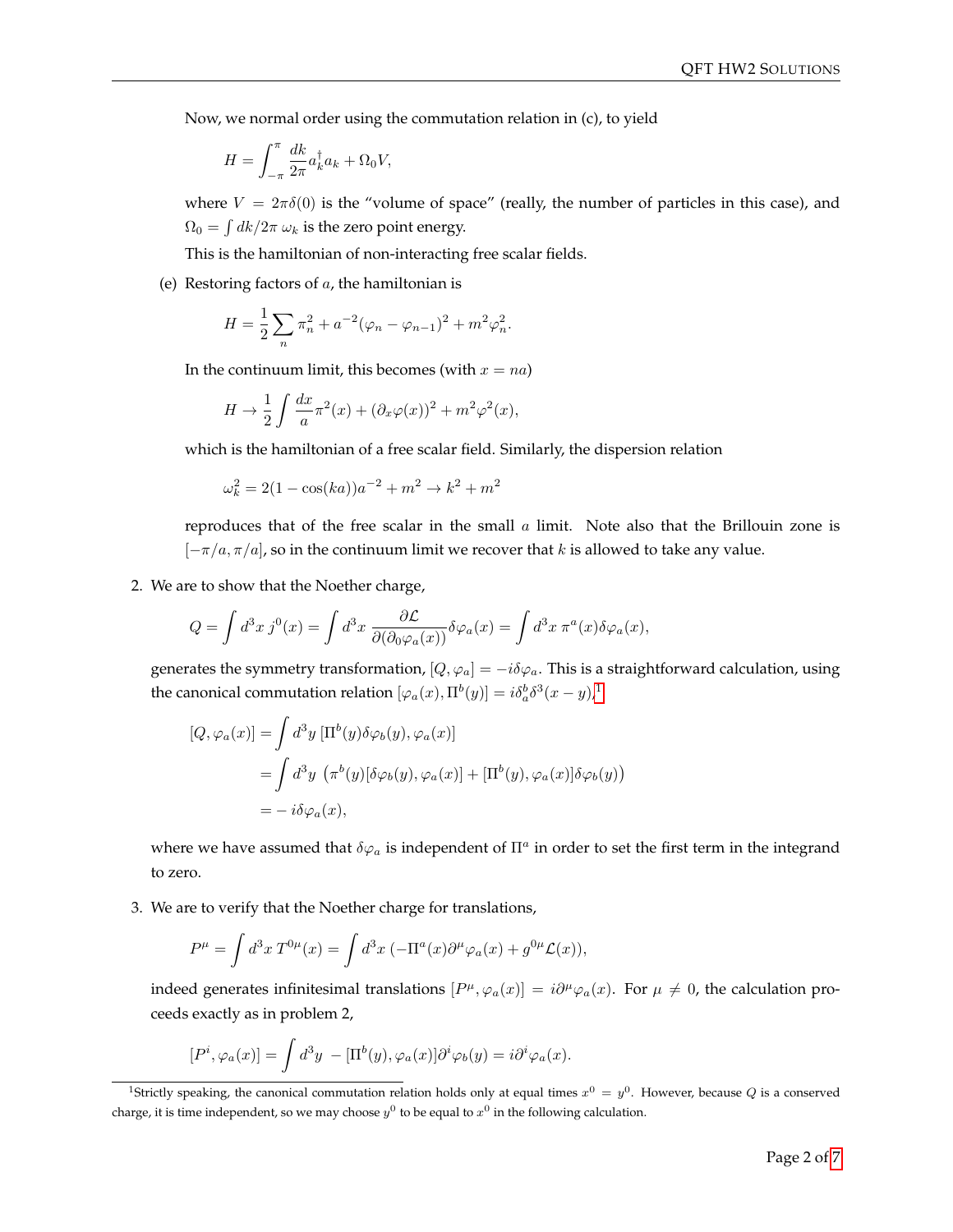For  $\mu = 0$ , notice that the assumption in problem 2, that  $\delta\varphi_a$  is independent of  $\Pi^a$ , no longer holds. In this case

$$
[P^{0}, \varphi_{a}(x)] = \int d^{3}y \frac{1}{2} [\Pi^{b}(y)\Pi^{b}(y) + \partial_{i}\varphi_{b}(y)\partial_{i}\varphi_{b}(y) + 2V(\varphi(y)), \varphi_{a}(x)]
$$
  
= 
$$
-i\Pi^{a}(x) = i\partial^{0}\varphi_{a}(x).
$$

4. (a) We are to derive the algebra satisfied by the currents

$$
\begin{cases}\nT^{00} = & \frac{1}{2}\Pi_a^2 + \frac{1}{2}(\partial_i\varphi_a)^2 + V(\varphi), \\
T^{0j} = & -\Pi_a\partial^j\varphi_a.\n\end{cases}
$$

We begin with the less complicated one,

$$
[T^{0j}(x), T^{0k}(y)] = [\Pi_a(x)\partial^j \varphi_a(x), \Pi_b(y)\partial^k \varphi_b(y)]
$$
  
\n
$$
= \Pi_a(x)[\partial^j \varphi_a(x), \Pi_b(y)]\partial^k \varphi_b(y) + \Pi_b(y)[\Pi_a(x), \partial^k \varphi_b(y)]\partial^j \varphi_a(x)
$$
  
\n
$$
= \Pi_a(x)\partial^{x_j}[\varphi_a(x), \Pi_b(y)]\partial^k \varphi_b(y) + \Pi_b(y)\partial^{y_k}[\Pi_a(x), \varphi_b(y)]\partial^j \varphi_a(x)
$$
  
\n
$$
= i\Pi_a(x)\partial^k \varphi_a(y)\partial^{x_j}\delta^3(x - y) - i\Pi_a(y)\partial^j \varphi_a(x)\partial^{y_k}\delta^3(y - x)
$$

To obtain the first equality, imagine pushing first  $\partial^j \varphi_a$ , and then  $\Pi_a$ , to the right. Now, what are derivatives of delta functions? Recall that delta functions only make sense inside an integral,  $\int dx \delta(x-a)f(x) = f(a)$ , so we can think of derivatives of delta functions as being defined by partial integration, ie.  $\int dx \, \partial_x \delta(x-a) f(x) = - \int dx \, \delta(x-a) f'(x) = -f'(a)$ . Hence we partially integrate to get rid of derivatives on the delta functions, yielding<sup>[2](#page-2-0)</sup>

$$
[T^{0j}(x),T^{0k}(y)]=-i\delta^3(x-y)\left(\partial^{[j}\Pi_a(x)\partial^{k]} \varphi_a(x)+\Pi_a(x)\partial^{k} \varphi_a(x)\partial^{x_j}-\Pi_a(x)\partial^{j} \varphi_a(x)\partial^{y_k}\right)
$$

Note that the last two terms in the parentheses on the right are important if the commutator is multiplying another term inside the integral (the open-ended derivatives will act on the other term).

Similarly,

$$
[T^{00}(x), T^{0j}(y)] = -\frac{1}{2} \Pi_b(y) [\Pi^2(x), \partial^j \varphi_b(y)] - \frac{1}{2} [(\partial^k \varphi_a)^2(x), \Pi_b(y)] \partial^j \varphi_b(y) - [V(\varphi(x)), \Pi_b(y)] \partial^j \varphi_b(y).
$$

We now know how to deal with the first two terms, but how about  $[V(\varphi(x)), \Pi_b(y)]$ ? The trick is to think of the commutator as a derivative, and use the chain rule to bring down powers of  $\varphi$ from  $V(\varphi)$ .<sup>[3](#page-2-1)</sup> Therefore

$$
[V(\varphi(x)), \Pi_b(y)] = i \frac{\partial V}{\partial \varphi_b(x)} \delta^3(x - y).
$$

(Alternatively, this can be seen by Taylor expanding  $V$ .) Therefore,

$$
[T^{00}(x), T^{0j}(y)] = i\Pi_a(x)\Pi_a(y)\partial^{y_j}\delta^3(y-x) - i\partial^k\varphi_a(x)\partial^{x_k}\delta^3(x-y)\partial^j\varphi_a(y) - i\frac{\partial V}{\partial\varphi_b(x)}\delta^3(x-y)\partial^j\varphi_b(y).
$$

.

<span id="page-2-1"></span><span id="page-2-0"></span> $2A^{[j}B^{k]}$  is shorthand for  $A^{j}B^{k}-A^{k}B^{j}$ .

<sup>&</sup>lt;sup>3</sup>The operator [A, ·] satisfies the Leibniz rule, which is to say, [A, BC] = B[A, C] + [A, B]C, so the commutator (with some field A) is in fact a derivation.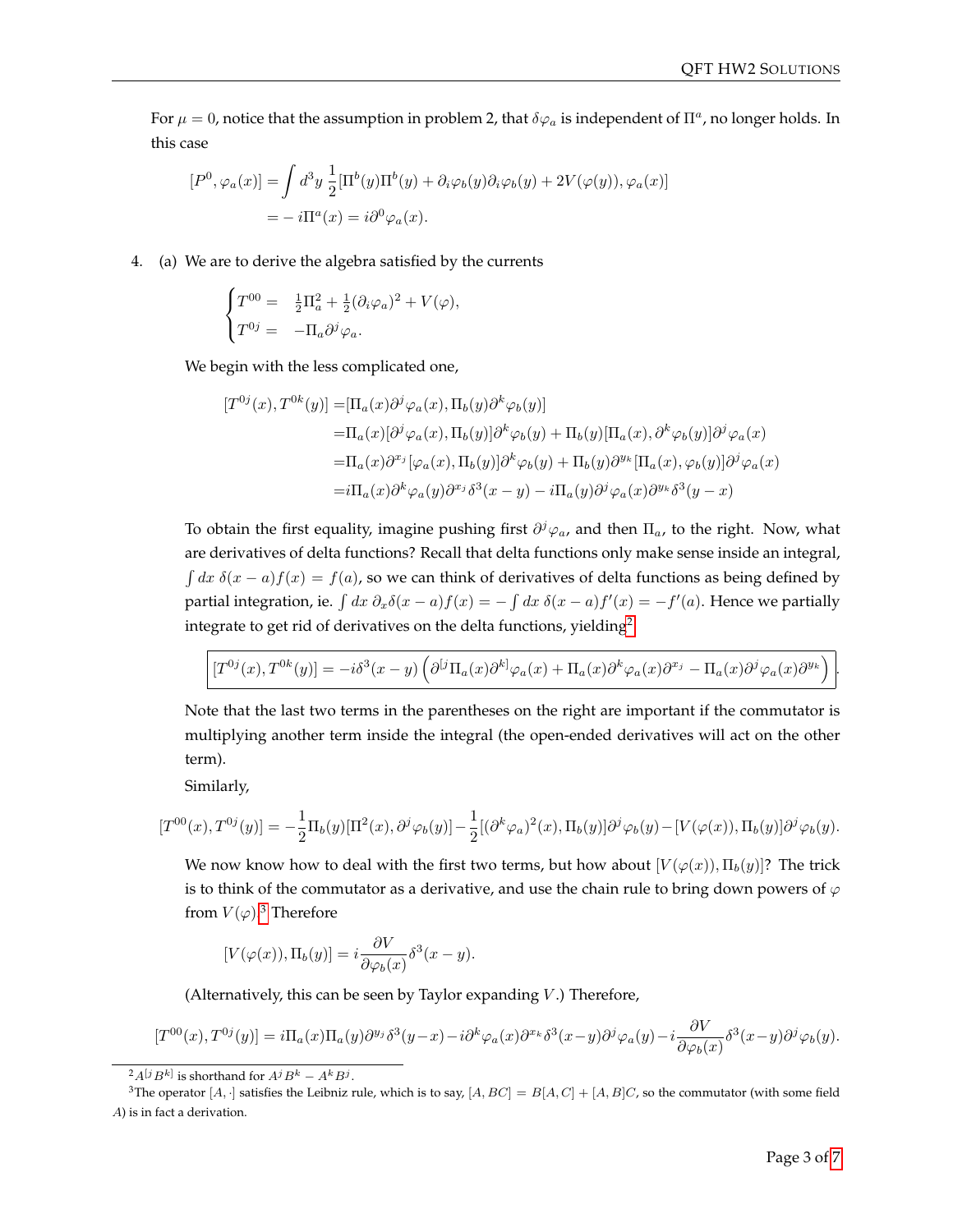This commutator may be written in a neat way as follows. Replace  $\partial^{x_k}\delta^3(x-y)$  with  $-\partial^{y_k}\delta^3(x-y)$  $y$ ) in the second term, and then partial integrate the first two terms in  $y$ , to yield

$$
[T^{00}(x), T^{0j}(y)] = \delta^3(x - y) \left( -i\Pi_a(x)\partial^j\Pi_a(y) - i\partial^k\varphi_a(x)\partial^k\partial^j\varphi_a(y) - i\frac{\partial V}{\partial\varphi_b(x)}\partial^j\varphi_b(y) \right) - i\delta^3(x - y) \left( \Pi_a(x)\Pi_a(y)\partial^{y_j} + \partial^k\varphi_a(x)\partial^j\varphi_a(y)\partial^{y_k} \right).
$$

Due to the delta function, we may replace  $y$  with  $x$  in the expression above. We then recognize that the first term in parentheses as  $-i\partial^j T^{00}(x)$ , so

$$
[T^{00}(x),T^{0j}(y)]=-i\delta^3(x-y)\partial^j T^{00}(x)-i\delta^3(x-y)(\Pi^2(x)\partial^{y_j}+\partial^k\varphi_a(x)\partial^j\varphi_a(y)\partial^{y_k})\big].
$$

Finally, a similar calculation shows

$$
[T^{00}(x), T^{00}(y)] = \frac{1}{4} [\Pi^2(x), (\partial^j \varphi(y))^2] + \frac{1}{2} [\Pi^2(x), V(\varphi(y))] - (x \leftrightarrow y)
$$
  
\n
$$
= \frac{1}{4} [\Pi^2(x), \partial^j \varphi_a(y)] \partial^j \varphi_a(y) + \frac{1}{4} \partial^j \varphi_a(y) [\Pi^2(x), \partial^j \varphi_a(y)] + \frac{1}{2} [\Pi^2(x), V(\varphi(y))] - (x \leftrightarrow y)
$$
  
\n
$$
= -\frac{i}{2} \Pi_a(x) \partial^j \varphi_a(y) \partial^{y_j} \delta^3(x - y) - \frac{i}{2} \partial^j \varphi_a(y) \Pi_a(x) \partial^{y_j} \delta^3(x - y)
$$
  
\n
$$
-i\Pi_a(x) \frac{\partial V}{\partial \varphi_a(y)} \delta^3(x - y) - (x \leftrightarrow y)
$$
  
\n
$$
= \frac{i}{2} \delta^3(x - y) (\Pi_a(x) \partial^j \varphi_a(y) \partial^{y_j} + \partial^j \varphi_a(y) \Pi_a(x) \partial^{y_j} - (x \leftrightarrow y))
$$
  
\n
$$
= -\frac{i}{2} \delta^3(x - y) (\Pi_a(x) \partial^j \varphi_a(x) + \partial^j \varphi_a(x) \Pi_a(x)) (\partial^{x_j} - \partial^{y_j}).
$$

(b) Integrating the commutators we just derived over  $x$  and  $y$  will yield the algebra for the translation generators,  $[H,H],[P^j,H]$  and  $[P^j,P^k]$ . It is clear that  $[H,H]=0$ , since  $[T^{00},T^{00}]$  only involves derivative operators. Next,  $[P^i,P^j]=-i\int d^3x\ \partial^{[j}\Pi_a\partial^{k]}\varphi_a$ , and partially integrating in  $x^j$ , the integrand becomes  $\Pi_a \partial^{[j} \partial^{k]} \varphi_a = 0$ . Finally,  $[H, P^j] = -i \int d^3x \ \partial^j T^{00} = 0$ , since  $\partial^j T^{00}$  is a total derivative.

For the Lorentz generators  $M^{\mu\nu} = \int d^3x \; T^{0[\nu}x^{\mu]},$  we have to integrate the commutators we derived, multiplied by  $x$  and  $y$ :

$$
[M^{\mu\nu}, M^{\rho\sigma}] = \int d^3x \, d^3y \, x^{[\mu}[T^{0\nu]}(x), T^{0[\sigma}(y)]y^{\rho]}.
$$

With the expressions for the commutators we have derived, and some tedious but straightforward algebra, which I will not include here, we should be able to verify the algebra

$$
[M^{\mu\nu}, M^{\rho\sigma}] = -i(\eta^{\nu\rho}M^{\mu\sigma} + \eta^{\mu\sigma}M^{\nu\rho} - \eta^{\mu\rho}M^{\nu\sigma} - \eta^{\nu\sigma}M^{\mu\rho}),
$$

from which  $[K^i, K^j] = -i\epsilon_{ijk}J^k, [J^i, J^j] = i\epsilon_{ijk}J^k, [J^i, K^j] = i\epsilon_{ijk}K^k$  follows.

Finally, for the commutators between translation and Lorentz generators, we could integrate the commutators we derived, multiplied by  $x$ . However, I will describe a simpler method, using what we proved in problem 3, that  $P^{\mu}$  generates translations, ie.  $[P^{\mu}, \varphi_a(x)] = i\partial^i \varphi_a(x)$  and  $[P^{\mu}, \Pi_a(x)] = i\partial^i\Pi_a(x)$ . (We did not prove the second statement, but the proof proceeds exactly analogously.) Together with the fact that the commutator is a derivative, it means that for any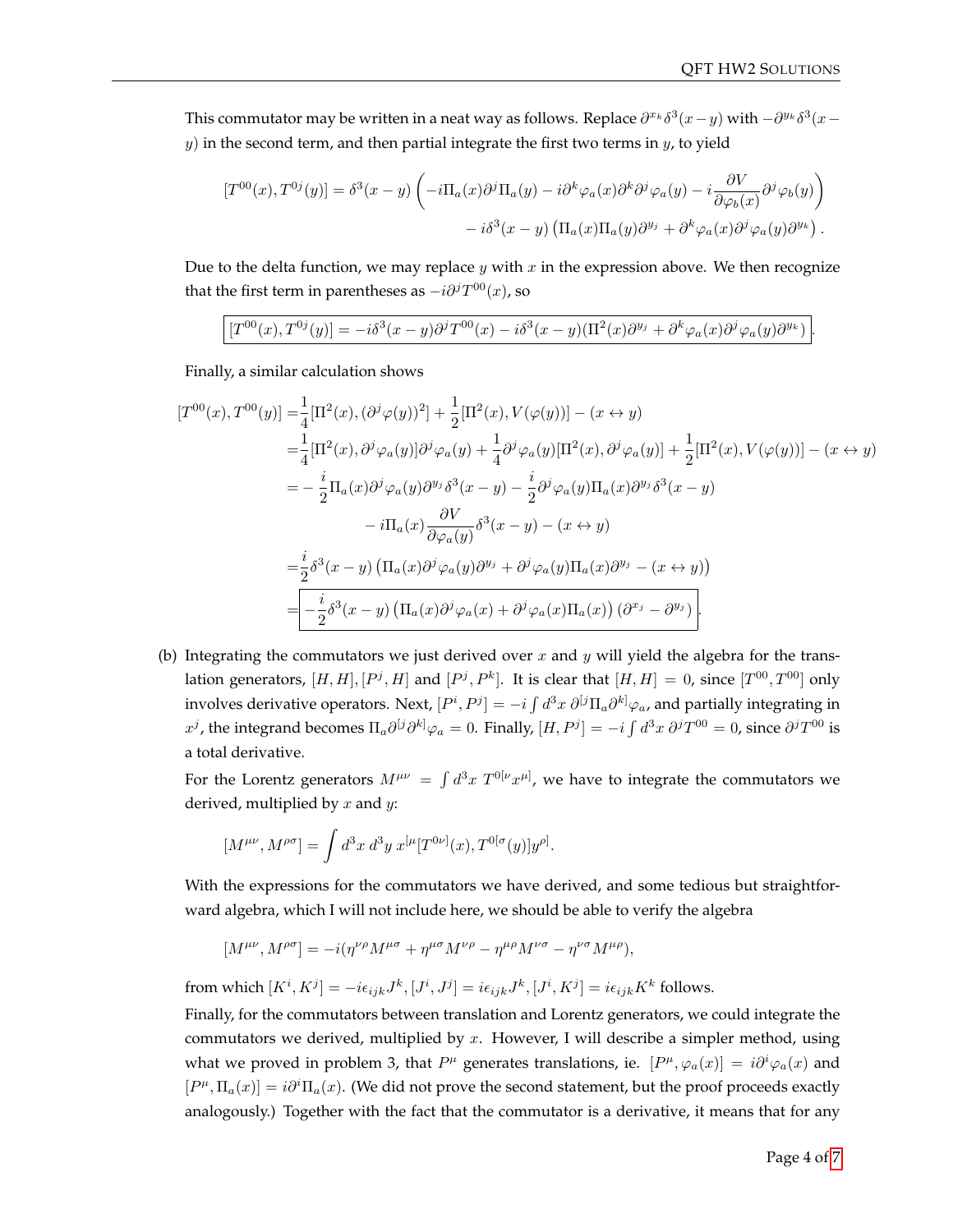local operator  $f(\varphi(x), \Pi(x))$ , we have  $[P^{\mu}, f(\varphi(x), \Pi(x))] = i\partial^{\mu}f(\varphi(x), \Pi(x))$ . In particular, we take  $f$  to be  $T^{0\mu}$ , so

$$
[P^{\mu}, M^{\nu \rho}] = \int d^3x [P^{\mu}, T^{0[\rho]}x^{\nu]} = i \int d^3x \ \partial^{\mu} T^{0[\rho} x^{\nu]}
$$
  

$$
= -i \int d^3x T^{0[\rho]} \partial^{\mu} x^{|\nu]} = -i \int d^3x T^{0[\rho} \partial^{\nu] \mu}
$$

Therefore,  $[P^{\mu}, M^{\nu\rho}]$  vanishes unless  $\mu = \nu$  or  $\rho$ . For  $\mu = 0 = \rho$ , we obtain  $[H, K^n] = iP^n$ . For  $\mu = m = \rho$  and  $\nu = n$ , we obtain  $[P^m, N^{nm}] = iP^n$ , ie.  $[P^m, J^j] = -i\epsilon_{jnm} P^n$ . For  $\mu = m = \rho$  and  $\nu = 0$ , we obtain  $[P^j, K^k] = -i\delta^{jk}H$ .

5. (a) We are to find the Noether current corresponding to infinitesimal  $SO(N)$  transformation,  $\delta\varphi_i =$  $\theta_{ij}\varphi_j = -i\theta^a(T_a)_{ij}\varphi_j$ . One may simply use the formula (22.27) (with  $K^{\mu} = 0$ ), but let us use a different method (which is often easier). Vary the action with respect to a position dependent  $SO(N)$  transformation  $\theta^a = \theta^a(x)$  (which is no longer a symmetry!). Since the action has only single derivative terms, the variation will contain two terms, one multiplying  $\theta^a$ , and one multiplying the first derivative,  $\partial_{\mu} \theta^a$ . We expect the coefficient of the  $\theta$  term to be a total derivative, because the transformation with constant  $\theta$  is indeed a symmetry. Working it out, we find

$$
\delta \mathcal{L} = i \partial^{\mu} \varphi_i(T_a)_{ij} \varphi_j \partial_{\mu} \theta^a,
$$

so the  $\theta$  term vanishes. Let  $j_a^\mu = i \partial^\mu \varphi_i(T_a)_{ij} \varphi_j$  be the coefficient of the  $\partial_\mu \theta^a$  term. Partially integrating, we see that  $\delta S = -\int dx \ \partial_\mu j^\mu_a \theta^a$ . But, once again, this has to vanish for constant  $\theta^a$ , so we must have  $\partial_{\mu}j_{a}^{\mu}=0$ , and  $j_{a}^{\mu}$  is the conserved Noether current.

(b) We are to show that the Noether charge  $Q_a$  generates the symmetry transformation,  $[Q_a, \varphi_i] =$  $-(T_a)_{ij}\varphi_j$ . This is a straightforward calculation, with  $Q_a = \int d^3x j^0 = -\int d^3x i\Pi_i(T_a)_{ij}\varphi_j$  and the canonical commutation relations, yielding

$$
[Q_a, \varphi_i(x)] = \int d^3y \, i(T_a)_{jk} [\Pi_j(y), \varphi_i(x)] \varphi_k(y) = -(T_a)_{ij} \varphi_j(x).
$$

(This is a special case of problem 2.)

(c) Consider the commutator of two symmetry transformations on  $\varphi_i$ , which may be evaluated using the jacobi identity,

$$
[[Q_a, Q_b], \varphi_i] = -[[\varphi_i, Q_a], Q_b] - [[Q_b, \varphi_i], Q_a]
$$
  

$$
= - (T_a)_{ik} (T_b)_{kj} \varphi_j + (T_b)_{ik} (T_a)_{kj} \varphi_j
$$
  

$$
= -i f_{abc} (T_c)_{ij} \varphi_j = i f_{abc} [Q_c, \varphi_i].
$$

(In technical terms, this shows that the  $\varphi_i$  is a representation of the algebra generated by the  $Q_a$ , which, of course, is the algebra of  $SO(n)$ .) The action of  $[Q_a, Q_b]$  and  $i f_{abc} Q_c$  on  $\varphi_i$  coincide. We wish to show that  $[Q_a, Q_b]$  in fact is equal to  $if_{abc}Q_c$ . (In technical terms, we want to show that this representation is faithful.) The most straightforward way of doing this is to note that since  $[Q_a, Q_b] - i f_{abc} Q_c$  commutes with  $\varphi_i$  and  $\Pi_i = \partial_0 \varphi_i$  (since charges are time independent),  $[Q_a, Q_b] - i f_{abc} Q_c$  must in fact be a constant. But there are no  $SO(n)$  invariant tensors with two antisymmetric indices for  $n > 2$ , so in fact  $[Q_a, Q_b] - i f_{abc} Q_c = 0$ .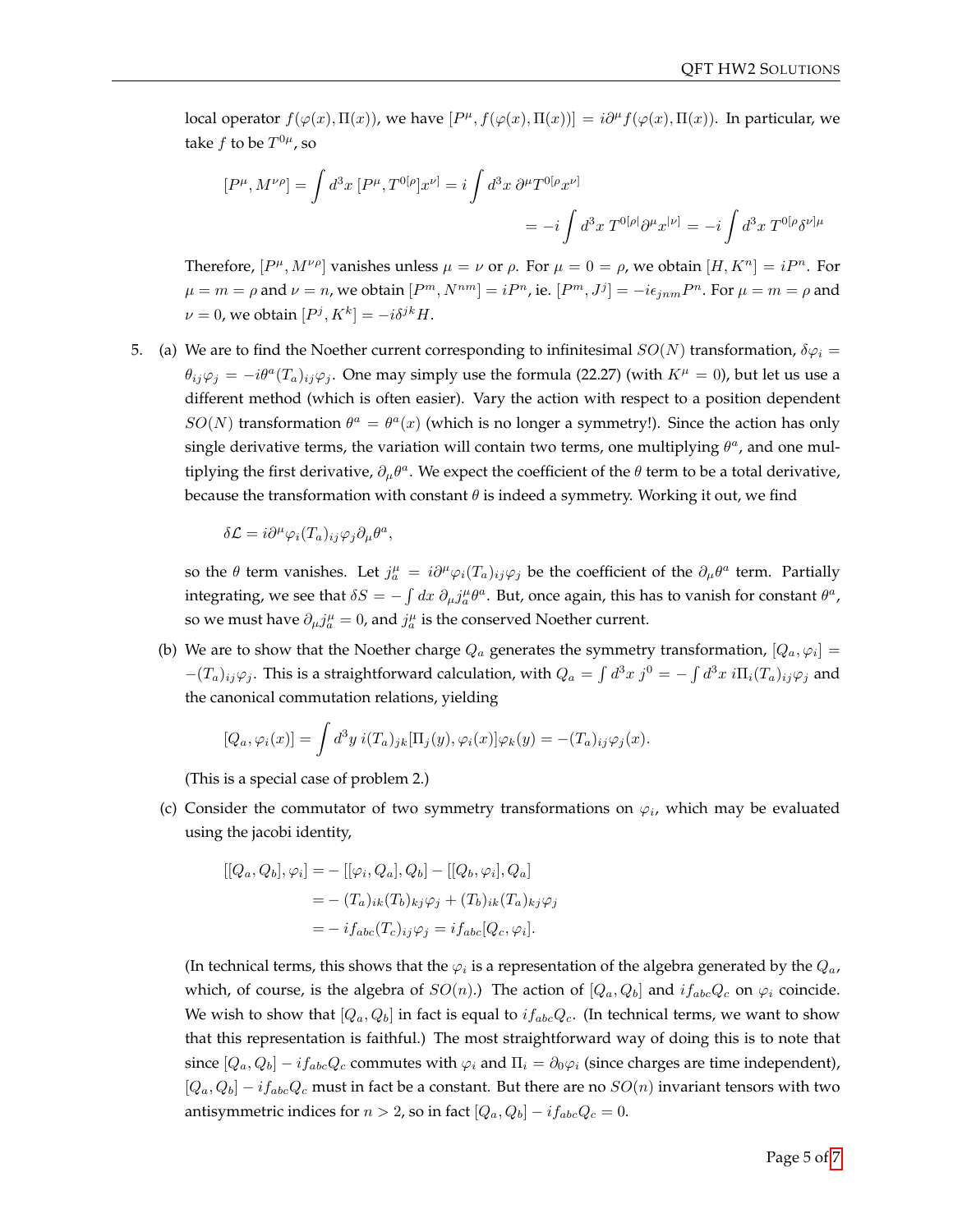6. Let us vary the action with respect to a local translation  $\delta A_\mu = -a^\nu(x)\partial_\nu A_\mu$ , with a infiniestimal. We obtain

$$
\delta S = \int d^4x \ -\frac{1}{2} F^{\mu\nu} (\partial_\mu \delta A_\nu - \partial_\nu \delta A_\mu) + J^\mu \delta A_\mu
$$
  
= 
$$
\int d^4x \ \frac{1}{4} a^\rho \partial_\rho (F^{\mu\nu} F_{\mu\nu}) + \partial_\mu a^\rho F^{\mu\nu} \partial_\rho A_\nu - a^\rho \partial_\rho (J^\mu A_\mu)
$$
  
= 
$$
\int d^4x \ \partial_\mu a^\nu \left( -\frac{1}{4} F^{\rho\sigma} F_{\rho\sigma} \delta^\mu_\nu + F^{\mu\rho} \partial_\nu A_\rho + J^\rho A_\rho \delta^\mu_\nu \right),
$$

where the assumption that  $J^{\mu}$  is a conserved current,  $\partial_{\mu}J^{\mu}=0$ , has been used in the second equality. According to the prescription in question 5, we can identify the coefficient of  $\partial_{\mu}a^{\nu}$  as the Noether current,

$$
T^{\mu\nu} = -\frac{1}{4}g^{\mu\nu}F^{\rho\sigma}F_{\rho\sigma} + F^{\mu\rho}\partial^{\nu}A_{\rho} + J^{\rho}A_{\rho}g^{\mu\nu}.
$$

The same result may be obtained using (22.27), noting that  $K^{\mu} = a^{\mu}(-\frac{1}{4}(F_{\rho\sigma})^2 + J^{\rho}A_{\rho})$ .

Notice that this stress tensor, obtained via the Noether method, is neither symmetric (due to  $F^{\mu\rho}\partial^\nu A_\rho$ term), nor gauge invariant. The first term is gauge invariant, and the third term is gauge invariant up to a total derivative  $\partial_{\rho}(J^{\rho}\lambda g^{\mu\nu})$ , but the second term is not, since  $\delta(F^{\mu\rho}\partial^{\nu}A_{\rho})=F^{\mu\rho}\partial^{\nu}\partial_{\rho}\lambda$ .

## **Remark**

What's bad about a non-symmetric stress tensor? Consider the angular momentum current  $\mathcal{M}^{\mu\nu\rho}$  =  $T^{\mu[\rho}x^{\nu]}$ . Taking  $\partial_\mu$  of both sides, we see that  $\partial_\mu\mathcal{M}^{\mu\nu\rho}\,=\,T^{[\nu\rho]}$ , so the angular momentum is not conserved! In the absence of a source,  $J^{\mu} = 0$ , we know that the Maxwell theory is Lorentz symmetric, so what is going on here? The resolution is that  $M$  is only the orbital angular momentum, and since the photon has spin, it is the total angular momentum, not just  $M$ , that is conserved.

How can we take spin into account in the stress tensor? The solution is to add improvement terms to the Noether stress tensor, of the form  $\tilde{T}^{\mu\nu}=T^{\mu\nu}+\partial_\rho B^{\rho\mu\nu}$ , where  $B^{\rho\mu\nu}$  is some tensor antisymmetric in its first two indices,  $B^{\rho\mu\nu} = -B^{\mu\rho\nu}$ . Notice that  $\tilde{T}^{\mu\nu}$  is still conserved, since  $\partial_{\rho}\partial_{\mu}B^{\rho\mu\nu} = 0$ , and the momenta are unchanged as the improvement term is a total derivative. By considering the spin transformation of the fields in the action, a  $B^{\rho\mu\nu}$  can always be found such that  $\tilde{T}^{\mu\nu}$  is symmetric.

In the case of the Maxwell field, the improvement term is given by  $B^{\rho\mu\nu} = F^{\rho\mu}A^{\nu}$ . Indeed, we have

$$
\tilde{T}^{\mu\nu} = -\frac{1}{4}g^{\mu\nu}F^{\rho\sigma}F_{\rho\sigma} + F^{\mu\rho}(\partial^{\nu}A_{\rho} - \partial_{\rho}A^{\nu}) + \partial_{\rho}F^{\rho\mu}A^{\nu}
$$

$$
= -\frac{1}{4}g^{\mu\nu}F^{\rho\sigma}F_{\rho\sigma} + F^{\mu\rho}F^{\nu}{}_{\rho} + \partial_{\rho}F^{\rho\mu}A^{\nu}
$$

On shell, the last term vanishes (recall that we have set  $J^{\mu} = 0$ ), so  $\tilde{T}^{\mu\nu}$  is both symmetric and gauge invariant.

Finally, note that there is an alternative definition of the stress tensor, used in general relativity. We place the theory in a curved background, restoring explicit factors of the metric,

$$
S = \int d^4x \sqrt{-g} - \frac{1}{4} g^{\mu \rho} g^{\nu \sigma} F_{\mu \nu} F_{\rho \sigma} + A_{\mu} J^{\mu},
$$